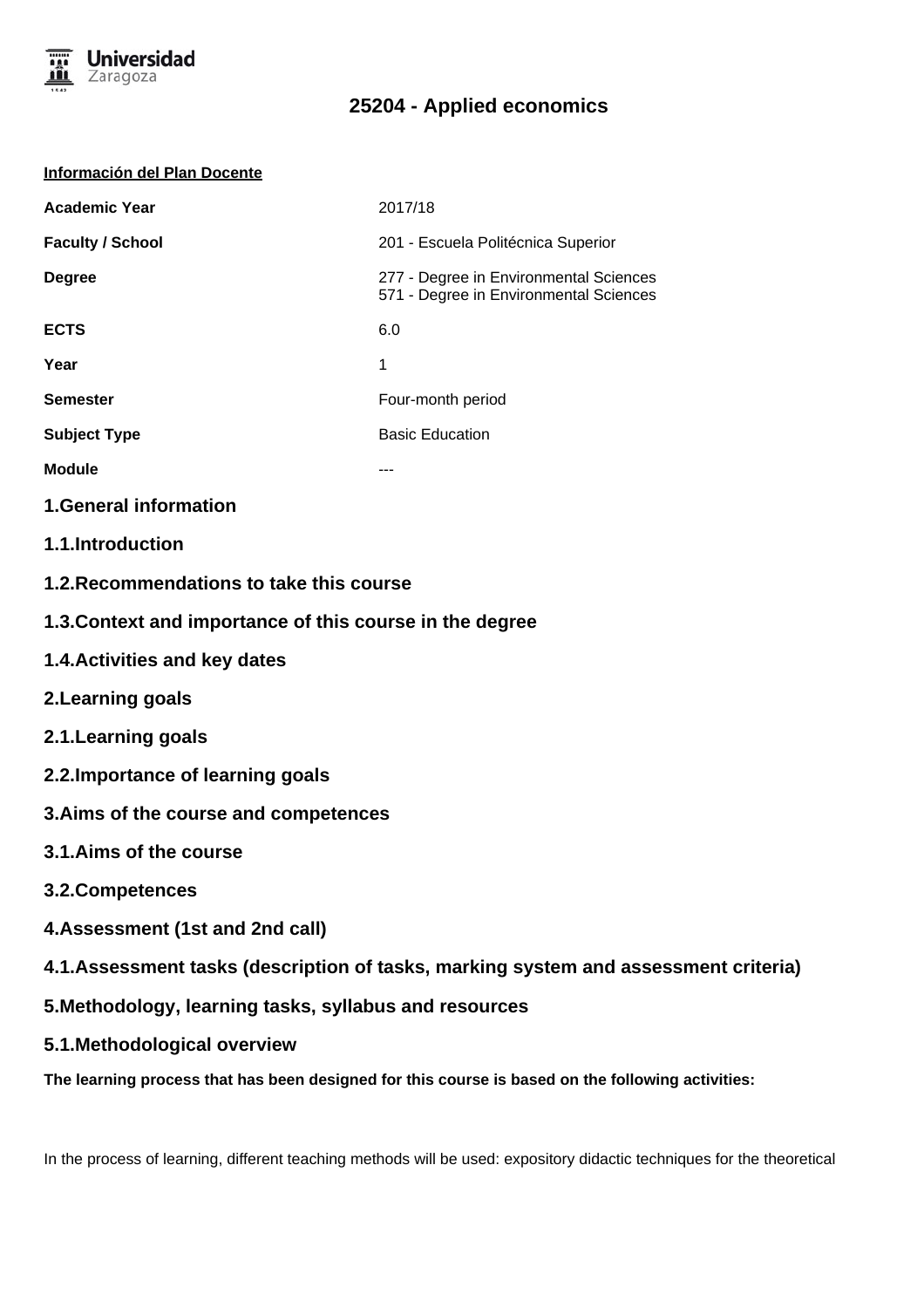

classes and more participatory techniques will also be used. This second type of activities allows student involvement in the learning process and allows the teacher to realise the problems and concerns that may arise in the various topics.

In addition to the scheduled classes, the student must make an effort to study and be familiar with the basic content of the course.

#### **5.2.Learning tasks**

#### **The programme offered to the students to help them achieve the learning results includes the following activities:**

1: Theoretical Classes: these will consist of lectures, in which the fundamental concepts of the topics of the programme will be explained by the teacher.

2: Practical Classes: two kind of activities will be used:

- Activities to learn theoretical concepts but with the active participation of the students, because they will apply already acquired knowledge to the understanding of new concepts.
- Resolution of practical exercises.

3: Tutorials: they allow a more direct and personal support to students in order to answer questions about the contents of the subject and guide them in their studies and in the resolution of exercises. These tutorials may be individual or in a group.

#### **5.3.Syllabus**

#### **Theory Program**

#### **PART I. BASIC ECONOMICS**

Lesson 1. What is Economics?

Lesson 2. How markets work. The market. Supply and Demand

Lesson 3. Market structure: Perfect and imperfect competition

### **PART II. ENVIRONMENTAL ECONOMICS**

Lesson 4. Government failure. Externalities, public goods and y natural resources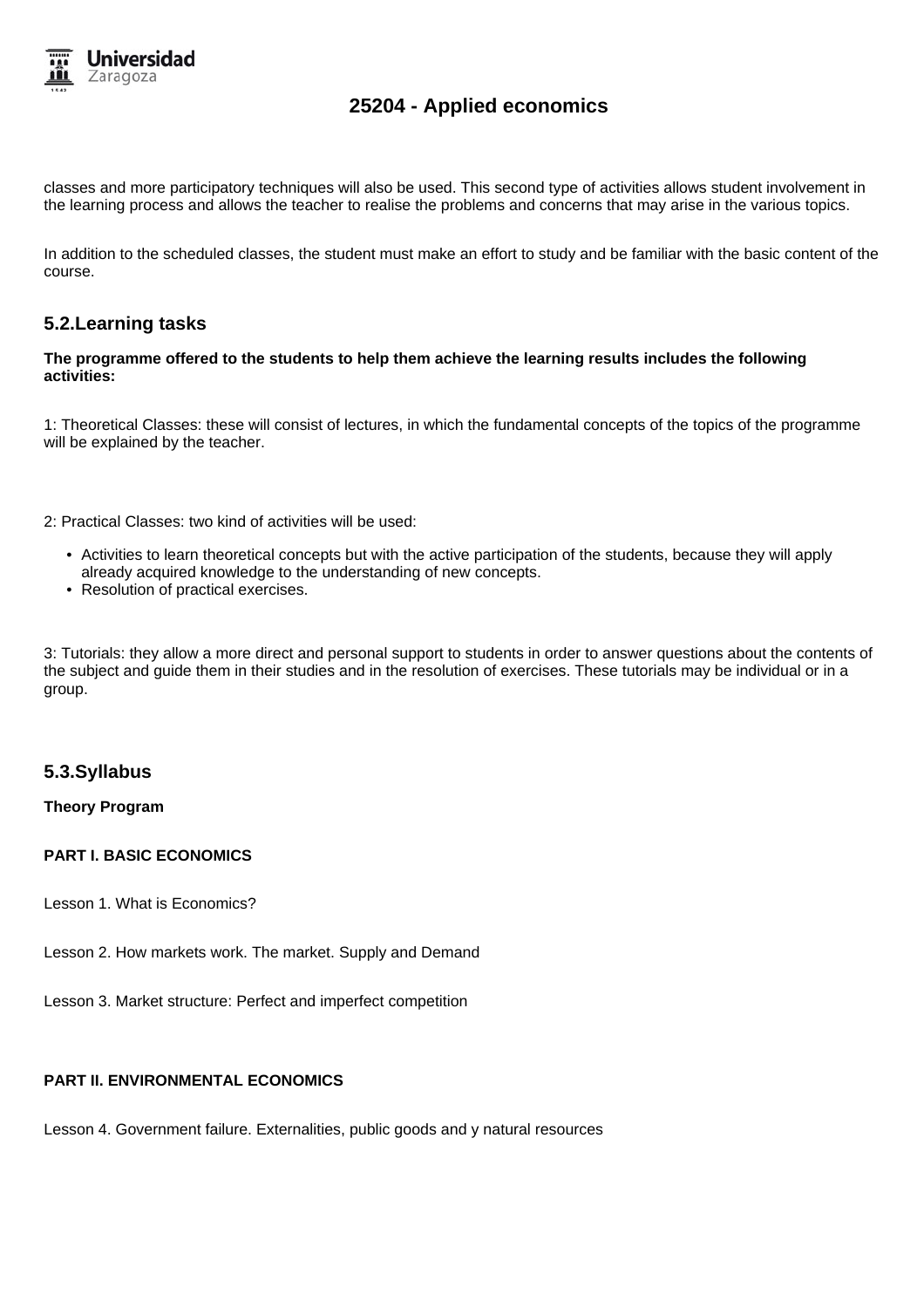

Lesson 5. Economic growth and environment. Sustainable development

Lesson 6. Environmental Valuation I. Revealed preference and declared preferences environmental

Lesson 7. Environmental Valuation II. Cost Benefit analysis (CBA)

Lesson 8. Environmental policies. Efficiency and equity.

Lesson 9. National accounting and environmental accounting

#### **Practice Program**

Each theory lesson has associated a practice dossier that include problems, documents and short texts for analysis and other issues of all content developed in the corresponding lessons

#### **5.4.Course planning and calendar**

| <b>Activitids 2</b><br>$\prime$<br>week | 3              | 4 | 5          | $\bf 6$ | $\overline{\mathbf{r}}$ | 8               |  |            |                 |                |                             |                |                |                |   |                | 9 10 11 12 13 14 15 16 17 18 19 20 21Total |
|-----------------------------------------|----------------|---|------------|---------|-------------------------|-----------------|--|------------|-----------------|----------------|-----------------------------|----------------|----------------|----------------|---|----------------|--------------------------------------------|
| Classroom<br>activities                 |                |   |            |         |                         |                 |  |            |                 |                |                             |                |                |                |   |                | 62                                         |
| Theoretical 2 2 2 2 2 2<br>classes      |                |   |            |         |                         |                 |  |            | 2 2 2 2 2 2 2 2 |                |                             |                |                |                |   |                | 30                                         |
| <b>Practical</b><br>classes             |                |   |            |         | 2 2 2 2 2 2 2           |                 |  | $2\quad 2$ |                 |                | $2 \quad 2 \quad 2 \quad 2$ |                |                |                |   |                | 26                                         |
| Group<br>work                           |                |   |            |         |                         |                 |  |            |                 |                |                             |                | $\overline{2}$ | $\overline{2}$ |   |                | 4                                          |
| <b>Exams</b>                            |                |   |            |         |                         |                 |  |            |                 |                |                             |                |                |                |   | $\overline{2}$ | $\mathbf{2}$                               |
| Non-classroom<br>activities             |                |   |            |         |                         |                 |  |            |                 |                |                             |                |                |                |   |                | 88                                         |
| Individual 4<br>work                    | $\overline{4}$ |   | $4\quad 5$ |         | $5\quad 6$              | $6\overline{6}$ |  | 4 4        | $\overline{4}$  | $\overline{4}$ | $\overline{4}$              | $\overline{4}$ | $\overline{4}$ | 6              | 8 | 6              | 86                                         |
| Group                                   |                |   |            |         |                         |                 |  |            |                 |                |                             |                |                | $\overline{2}$ |   |                | 2                                          |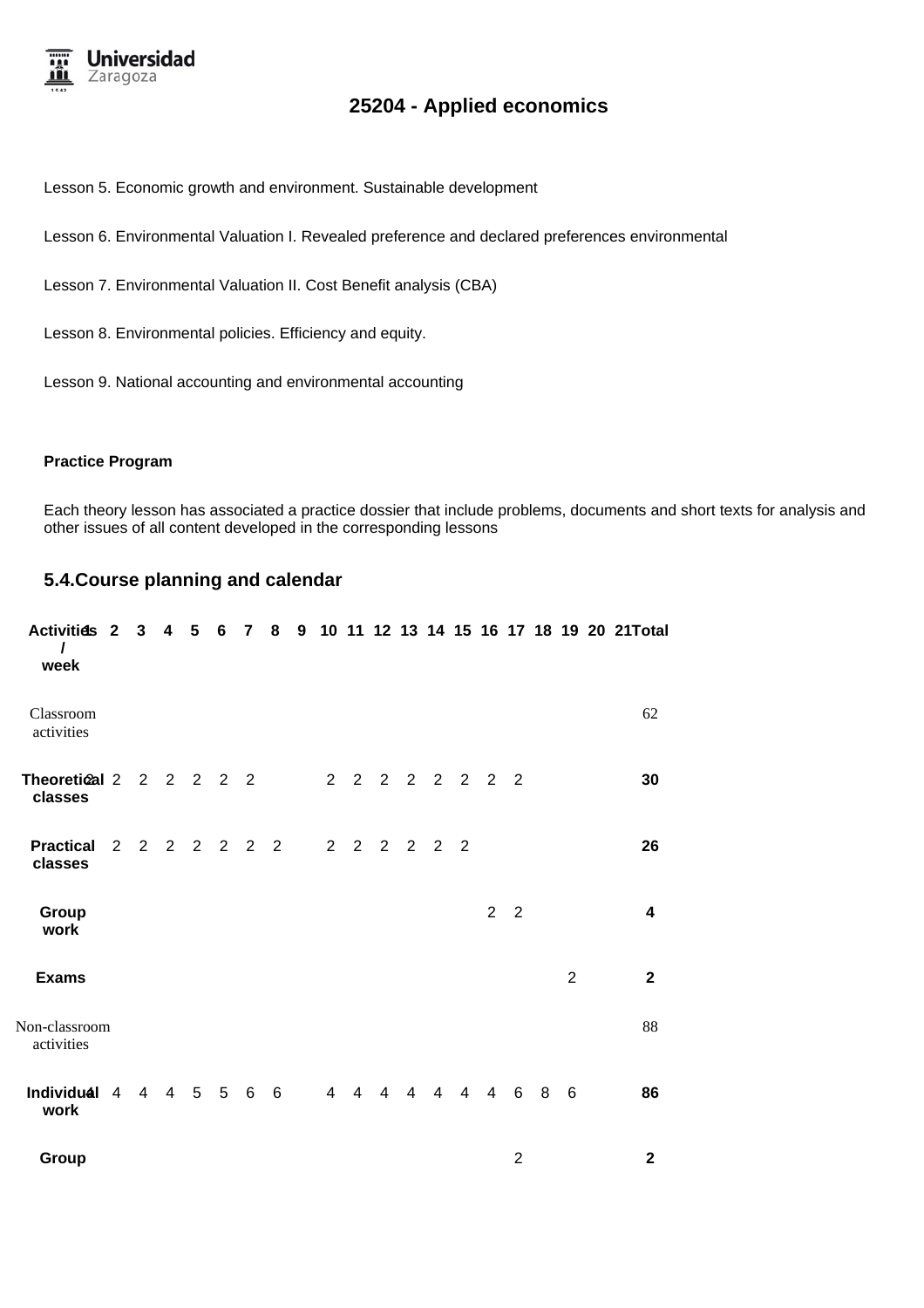

**work**

| TOTAL6 8 8 8 9 9 10 8 0 8 8 8 8 8 8 8 12 8 8 |  |  |  |  |  |  |  |  |  |  |  |  |  |  |  |  |  |  | 150 |
|----------------------------------------------|--|--|--|--|--|--|--|--|--|--|--|--|--|--|--|--|--|--|-----|
|----------------------------------------------|--|--|--|--|--|--|--|--|--|--|--|--|--|--|--|--|--|--|-----|

## **5.5.Bibliography and recommended resources**

|           | Azqueta Oyarzun, Diego. Introducción a la   |
|-----------|---------------------------------------------|
| BВ        | economía ambiental / Diego Azqueta          |
|           | Oyarzun. 2ª ed. @editorMadrid [etc.] :      |
|           | McGraw-Hill, D.L. 2007                      |
|           | Krugman, Paul R. Fundamentos de             |
|           | Economía / Paul Krugman, Robin Wells,       |
|           | Kathryn Graddy; traducción, Alejandro       |
| BВ        | Estruch Manjón; [versión española           |
|           | traducida por Jimena García-Pardo y         |
|           | Alonso de Ojeda]. 3ª ed. Barcelona [etc.] : |
|           | Reverté, D.L. 2014                          |
|           | Manual de economía ambiental y de los       |
| ВB        | recursos naturales / Pere Riera  [et al.].  |
|           | 3a. ed. Madrid: Paraninfo, D.L. 2016        |
|           | Cueva Martín, Alejandro de la. Fuentes de   |
|           | información en medio ambiente / Alejandro   |
|           | de la Cueva Martín, Francisca Ginés         |
| BC        | Huertas Valencia: Patronat Sud-Nord.        |
|           | Solidaritat i Cultura- F.G.U.V. :           |
|           | Publicacions de la Universitat de València, |
|           | 2010                                        |
|           | Fernández-Bolaños Valentín, Antonio.        |
|           | Economía y política medioambiental :        |
| <b>BC</b> | situación actual y perspectivas en la Unión |
|           | Europea / Antonio Fernández- Bolaños        |
|           | Valentín. Madrid: Piramide, 2002            |
|           | Fernández-Bolaños Valentín, Antonio.        |
|           | Economía y política medioambiental :        |
| ВC        | situación actual y perspectivas en la Unión |
|           | Europea / Antonio Fernández- Bolaños        |
|           | Valentín. Madrid: Piramide, 2002            |
|           | Field, Barry C Economía ambiental /         |
|           | Barry C. Field, Marta K. Field; traducción  |
| ВC        | Gloria Trinidad Deocón . 3ª ed. Madrid      |
|           | [etc.]: McGraw-Hill, cop. 2003              |
|           | Labandeira, Xavier. Economía ambiental /    |
|           | Xavier Labandeira, Carmelo J. León, María   |
| ВC        | Xosé Vázquez . [1ª ed.] Madrid [etc.] :     |
|           | Pearson, D. L. 2006                         |
|           | Mankiw, N. Gregory. Principios de           |
|           | economía / N. Gregory Mankiw;               |
| BC        | traducción, Esther Rabasco; revisión        |
|           | técnica, Gloria Moreno. 6ª ed. Madrid:      |
|           | Paraninfo, D.L. 2012                        |
|           | Manual de gestión del medio ambiente /      |
| BC        | Manuel A. Soler Manuel (coordinador). 1a.   |
|           | ed. Barcelona : Ariel, 1997                 |
| <b>BC</b> | Pearce, David W. (David William).           |
|           | Economía de los recursos naturales y del    |
|           |                                             |